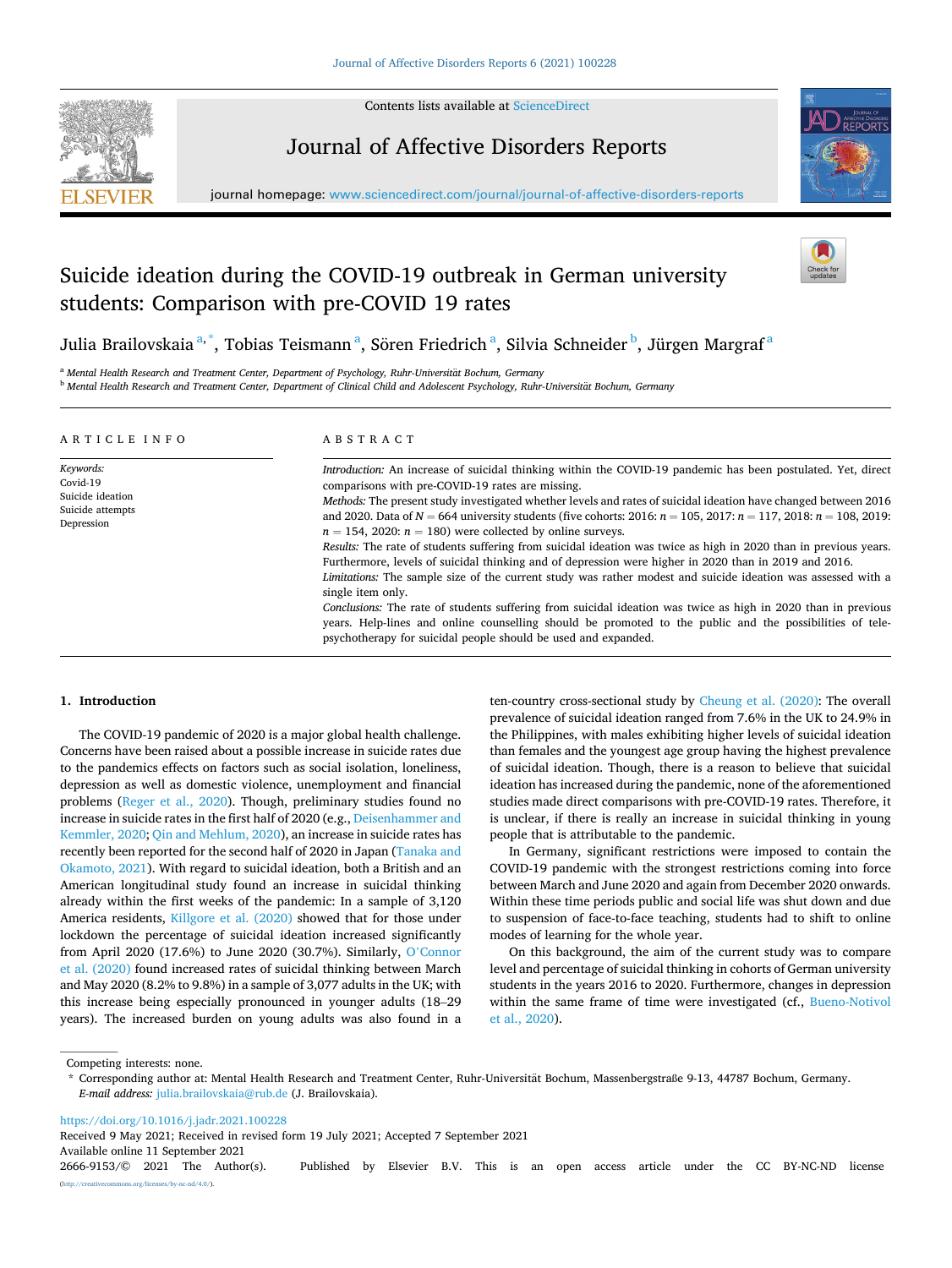## **2. Methods**

## *2.1. Procedure and participants*

Data for the present study was drawn from the ongoing "Bochum Optimism and Mental Health (BOOM)"-project, a longitudinal investigation of risk and protective factors in mental health. In the frame of the BOOM-project, all freshmen who enroll at a large university in the Ruhr region can contribute their e-mail address to the BOOM participation pool and agree to be contacted for different investigations of the university. Data collection for the current analysis took place from October to December in the years 2016, 2017, 2018, 2019, and 2020. Each year, respectively 200 second-year students were randomly collected from the BOOM participation pole and received an e-mail that included an invitation to the online survey. The responsible Ethics Committee approved the study implementation. There were no specific requirements for participation that was voluntary and compensated by course credits. Overall 664 students participated in the five surveys (2016:  $N = 105$ , 81.9% women, *Mage(SDage)* = 22.51(5.96), range: 18–59; 2017: *N* = 117, 78.6% women, *Mage(SDage)* = 22.53(4.71), range: 18–43; 2018: *N* = 108, 73.1% women, *Mage(SDage)* =20.59(4.45), range: 18–49; 2019: *N* = 154, 84.4% women, *Mage(SDage)* = 21.98(4.86), range: 18–47; 2020: *N* = 180, 73.3% women, *Mage(SDage)* = 21.33(5.74), range: 18–54). All data sets were complete, and there were no missing data. All participants were provided instruction and gave informed consent to participant via an online form. Furthermore, all participants were provided with information where to receive help in case of psychological distress.

#### *2.2. Measures*

*Suicidal Ideation and Behavior.* Twelve-month suicide ideation ("How often have you thought about killing yourself in the past year?") was assessed using the respective item of the Suicidal Behaviors Questionnaire-Revised (SBQ-R; [Osman et al., 2001](#page-3-0)). This item is rated on a 5-point Likert-type scale (1 = *never*, 5 = *very often (five or more times)*). Previous research reported an acceptable test-retest reliability of the twelve-month suicide ideation item (e.g.,  $r = 0.60$ ,  $p < .05$ ; Taylor [et al., 2011\)](#page-3-0). In addition, lifetime suicide attempts were assessed using the respective item-response from the SBQ-R: "Have you ever attempted suicide, and really hoped to die?" If participants affirmed this question, they were asked how often they attempted suicide in their lifetime. The SBQ-R has been recommended for screening purposes and has repeatedly been used in clinical and non-clinical samples [\(Osman et al., 2001](#page-3-0)). In the present study, the point-biserial correlation between the twelve-month suicide ideation item and the lifetime suicide attempts item was high in all investigated cohorts:  $2016$  sample:  $r = 0.629$ ,  $2017$ sample: *r* = 0.568, 2018 sample: *r* = 0.638, 2019 sample: *r* = 0.643, 2020 sample: *r* = 0.688; all: *p <* .01.

*Depression*. Depression was measured by a subscale of the Depression-Anxiety-Stress Scales 21 (DASS-21; [Lovibond and Lovibond,](#page-3-0)  [1995\)](#page-3-0) that is a well-established instrument in clinical and non-clinical samples. The seven depression items (e.g., "I felt that life was meaningless") are presented with a 4-point Likert-type scale (0 = *did not apply to me at all*, 3 = *applied to me very much or most of the time*). The sum score of the items can range between 0 and 21. The higher the sum score, the higher the level of the depression symptoms. In the current samples, the DASS-21 depression subscale had good psychometric properties in all investigated cohorts: Internal consistency was Cronbach's  $\alpha_{2016}$  = 0.878,  $a_{2017} = 0.917$ ,  $a_{2018} = 0.877$ ,  $a_{2019} = 0.909$ ,  $a_{2020} = 0.872$ ; mean interitem correlation:  $r_{\text{m}i2016} = 0.520$ ,  $r_{\text{m}i2017} = 0.619$ ,  $r_{\text{m}i2018} = 0.513$ ,  $r_{\text{mi2019}} = 0.600, r_{\text{mi2020}} = 0.492.$  Moroever, an exploratory factor analysis (EFA) using a principal component analysis (PCA; rotation method: varimax) revealed the previously reported unidimensional factor structure of the subscale in all cohorts (e.g., Henry and Crawford, [2005\)](#page-3-0): eigenvalue of the factor: 2016 sample: 4.237, 2017 sample: 4.788, 2018 sample: 4.104, 2019 sample: 4.617, 2020 sample: 3.985;

explained variance by the factor: 2016 sample: 60.5%, 2017 sample: 67.5%, 2018 sample: 58.6%, 2019 sample: 66%, 2020 sample: 56.9%; factor loadings ranged between: 2016 sample: 0.421 (Item 2) to 0.889 (Item 3); 2017 sample: 0.722 (Item 2) to 0.886 (Item 3); 2018 sample: 0.633 (Item 2) to 0.833 (Item 1); 2019 sample: 0.680 (Item 2) to 0.854 (Item 3, Item 5); 2020 sample: 0.591 (Item 2) to 0.796 (Item 5).

#### *2.3. Statistical analyses*

Statistical analyses were conducted with SPSS 26. After descriptive analyses, a multivariate analysis of variance (MANOVA) was calculated to compare the means of the investigated variables (i.e., suicide ideation and depression) between the five samples; age and gender were included as covariates to control for them. Since the Box's test was significant (*p* = .001), the Hotelling's trace statistics were used. Partial eta-squared  $(\eta^2$ <sub>p</sub>) served as the effect-size measure of main effects, Hedge's g was included as effect-size measure of post-hoc comparisons between groups due to the different sizes of the five samples. Post-hoc comparisons were all Bonferroni-corrected (level of significance:  $p < .05$ , two-tailed). Next, the relationship between suicide ideation and depression symptoms was assessed by the calculation of zero-order bivariate correlations in each year-specific sample.

## **3. Results**

Twelve-month suicide ideation (SBQ-R Suicide Ideation *>* 1) was found in 21% (*n* = 22) of the 2016 sample, 23.4% (*n* = 28) of the 2017 sample, 35.2% (*n* = 38) of the 2018 sample, 26.6% (*n* = 41) of the 2019 sample, and  $60\%$  ( $n = 108$ ) of the 2020 sample. Lifetime suicide attempts were reported by 1%  $(n = 1)$  of the 2016 sample, 1.7%  $(n = 2)$  of the 2017 sample, 2.8% (*n* = 3) of the 2018 sample, 4.5% (*n* = 7) of the 2019 sample, and 5% (*n* = 9) of the 2020 sample.

Descriptive data of all study variables and results of the MANOVA are presented in [Table 1](#page-2-0). Hotelling's trace was significant,  $T = 0.030$ ,  $F$  $(8,1310) = 2.418$ ,  $p = .014$ ,  $\eta^2$ <sub>p</sub> = 0.015 (small effect), indicating that the levels of the investigated variables differ between the five samples. Main effects for suicide ideation and depression symptoms were significant (see [Table 1](#page-2-0)).

As shown in [Fig. 1](#page-2-0), the levels of both variables increased between the years 2016 and 2018, decreased in 2019, and remarkably increased again in 2020. Pairwise comparisons indicated a significant higher twelve-month suicide ideation level in 2020 than in 2016 (2016 *<* 2020: mean difference,  $md = 0.457$ ,  $p = .006$ , 95% Confidence Interval, CI [.085, 0.828], effect size: *g* = 0.51), and in 2019 (2019 *<* 2020: md = 0.336,  $p = .046$ , 95%CI [.004, 0.668],  $g = 0.37$ ). For depression symptoms, pairwise comparisons indicated a significant higher depression level in 2020 than in 2016 (2016 *<* 2020: mean difference, md = 1.917, *p* = .025, 95%CI [.135, 3.699], *g* = 0.41), and in 2019 (2019 *<* 2020: md  $= 1.732, p = .023, 95\% \text{CI}$  [.138, 3.326],  $g = 0.36$ ).

The twelve-month suicide ideation and depression symptoms were significantly positively correlated. The correlations ranged between  $r =$ 0.429 and  $r = 0.633$  (all:  $p < .01$ ; see [Table 1\)](#page-2-0).

## **4. Discussion**

The aim of the present study was to compare rates of suicidal thinking in cohorts of German university students in the years 2016 to 2020. There were two main findings: (1) Suicidal thinking was more common in German students in 2020 than in the years before; (2) Depression levels were higher in 2020 than in 2016.

The present results complement previous findings showing an increase in suicidal thinking ([Killgore et al., 2020;](#page-3-0) O'[Connor et al., 2020\)](#page-3-0) and depression [\(Bueno-Notivol et al., 2020\)](#page-3-0) during the pandemic. However, different from previous studies, the current study entailed comparisons of the level and percentage of suicidal thinking during the pandemic with pre-pandemic levels: It was shown that the rate of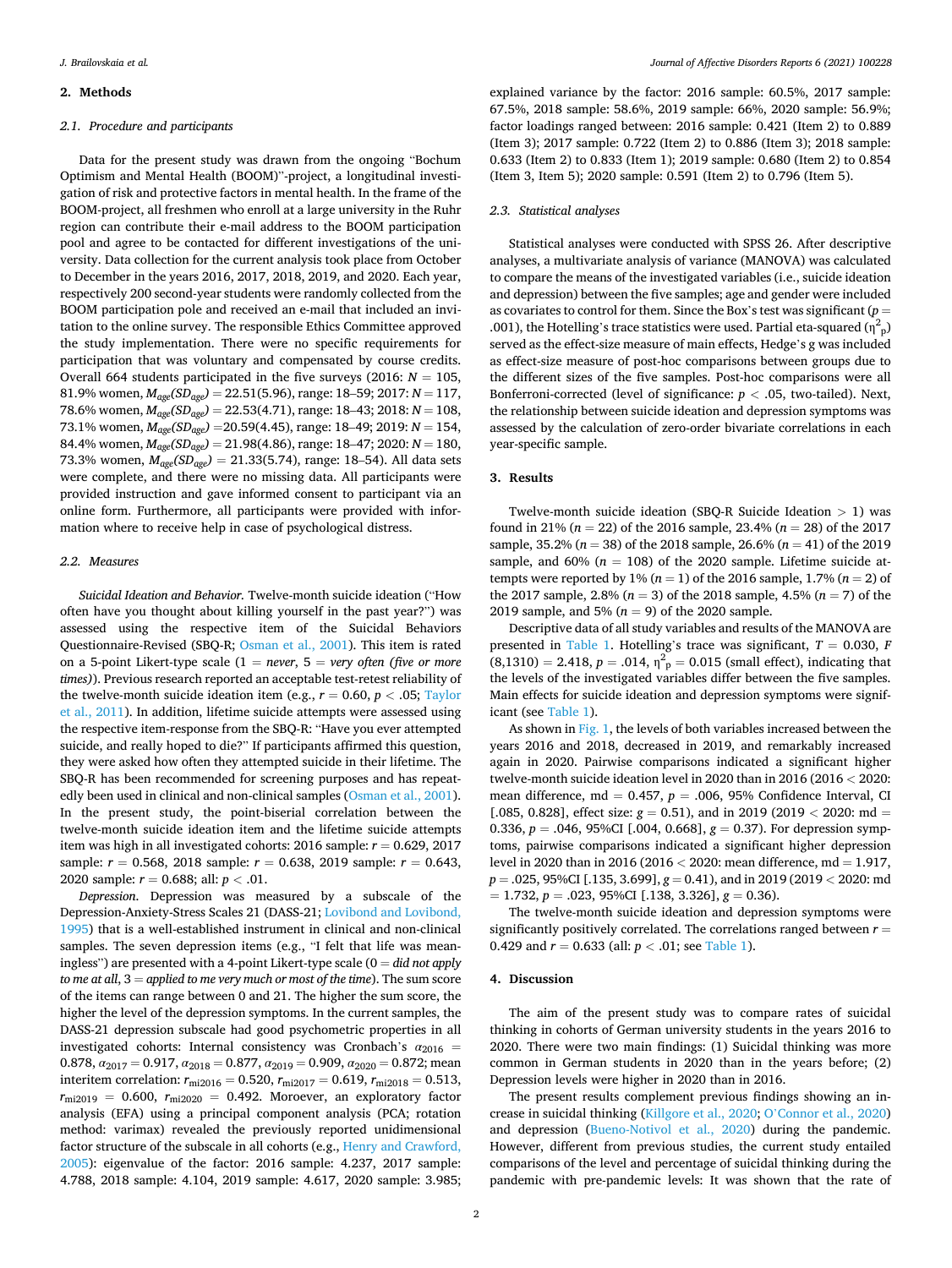## <span id="page-2-0"></span>**Table 1**

Mean comparisons (multiple analysis of variance, MANOVA) of twelve-month suicide ideation and depression symptoms, and correlation between both variables (separately for the samples from 2016 to 2020).

| Descriptive statistics and multiple analysis of variance |                            |                            |                           |                          |                          |                |              |                     |  |  |
|----------------------------------------------------------|----------------------------|----------------------------|---------------------------|--------------------------|--------------------------|----------------|--------------|---------------------|--|--|
|                                                          | $2016, N = 105$<br>M(SD)   | $2017, N = 117$<br>M (SD)  | $2018, N = 108$<br>M(SD)  | $2019, N = 154$<br>M(SD) | $2020, N = 180$<br>M(SD) |                | D            | $\eta_{\text{D}}^2$ |  |  |
| Suicide Ideation<br>Depression Symptoms                  | 1.40 (0.89)<br>4.75 (4.54) | 1.62 (1.25)<br>5.84 (5.60) | 1.76 (1.24)<br>5.94(5.03) | 1.52(0.99)<br>4.95(5.11) | 1.89(1.00)<br>6.82(5.23) | 3.756<br>3.315 | .005<br>.011 | .022<br>.020        |  |  |
| Correlation analyses                                     | Suicide Ideation           | Suicide Ideation           | Suicide Ideation          | Suicide Ideation         | Suicide Ideation         |                |              |                     |  |  |
| Depression Symptoms                                      | $.576**$                   | $.633**$                   | $.505**$                  | $.536**$                 | $.429**$                 |                |              |                     |  |  |

*Notes. M=Mean; SD=Standard Deviation; p=significance;* η<sup>2</sup><sub>p</sub>=partial eta-squared, effect-size measure;. \*\**p<*.01.

> b) a)  $\overline{2}$ .  $7.5$ 12-Month Suicide Ideation Depression Symptoms  $2.0$  $7.0$  $1<sup>°</sup>$ 6.5  $1.8$  $\begin{array}{c}\n & 6.0 \\
> & 5.5\n\end{array}$ Score  $1.7$  $1.6$ 5.0  $1.3$  $4.5$  $1.4$  $1.3$  $4.0$  $2016$ 2017 2018 2019 2020 2016  $2017$ 2018 2019 2020 Year of Data Collection Year of Data Collection

**Fig. 1.** Means of the investigated variables in the years 2016 to 2020: a) Twelve-month suicide ideation; b) Depression symptoms (2016: *N* = 105, 2017: *N* = 117, 2018: *N* = 108, 2019: *N* = 154, 2020: *N* = 180).

students suffering from suicidal ideation within the past year was twice as high in 2020 than in previous years. Furthermore, the level of suicidal thinking was higher in 2020 than in 2019 and 2016. The results point to the significant burden of the pandemic on young people.

Depression symptoms belong to significant risk factors of suicide ideation ([Brailovskaia et al., 2019](#page-3-0); [Teismann et al., 2018\)](#page-3-0). In line with available research [\(Smith et al., 2006;](#page-3-0) [Taylor et al., 2011](#page-3-0)), depression symptoms were positively associated with suicide ideation in each investigated cohort. Moreover, the level of depression was higher in 2020 than in 2016. Notably, individuals with enhanced levels of depression symptoms often lack functional strategies to cope with uncertain and stressful situations. They tend to rumination and experience intensive feelings of hopelessness and helplessness that can contribute to suicide ideation ([Liu and Alloy, 2010\)](#page-3-0). The outbreak of the pandemic and the further course of the COVID-19 situation are uncertain and stressful in many ways ([Charles et al., 2021\)](#page-3-0). Therefore, the present results allow the hypothetical assumption that the current increase of suicide ideation might at least partly be explained by the found enhancement of depression symptoms.

At the same time, it should be emphasized that the level of suicidal ideation is still comparatively low in 2020; very few students report long-lasting suicidal thoughts. In addition, rates of suicidal ideation in the present study cannot be compared with that in other COVID-19 studies ([Cheung et al., 2020](#page-3-0); [Killgore et al., 2020](#page-3-0); O'[Connor et al.,](#page-3-0)  [2020\)](#page-3-0), as all of these studies assessed suicidal ideation during the past one to two weeks, whereas the present study asked about suicidal ideation within the past twelve months. Nevertheless, the increase in suicidal thinking and depression among German students must be taken very seriously. Help-lines and online counselling for depressed and suicidal thinking should be promoted to the public and the possibilities of telepsychotherapy for suicidal people should be used and expanded ([Jobes et al., 2020\)](#page-3-0).

In addition, future studies should focus on further risk factors of suicide ideation as well as on protective factors that might reduce it specifically during the pandemic in young people. This knowledge could contribute to the identification of individuals at risk for suicide ideation and it could support the professional services in the extraordinary COVID-19 situation. Following recent research [\(Fava et al., 2019\)](#page-3-0), a potential risk factor might be mental pain. Mental pain describes a subjective perception of negative changes or an impending destruction of the self that can be associated with loneliness, helplessness and anxiety ([Cassel, 1982;](#page-3-0) [Orbach et al., 2003;](#page-3-0) [Shneidman, 1993\)](#page-3-0). Enhanced levels of mental pain were previously found to be accompanied by suicide-related outcomes [\(Ducasse et al., 2017\)](#page-3-0). A potential protective factor might be euthymia. Euthymia is conceptualized by the absence of mental disorders and the simultaneous presence of emotional well-being and psychological flexibility ([Carrozzino et al., 2019](#page-3-0)). Individuals with high levels of euthymia are characterized by enhanced stress resistance and functional coping-strategies in unknown situations ([Guidi and Fava,](#page-3-0)  [2020\)](#page-3-0). Therefore, they could be at less risk for suicide ideation especially during the pandemic outbreak.

There are several limitations to the present study. First, suicide ideation – as in all other aforementioned studies – was assessed with a single item only. Second, the present study does not allow generalization to other non-student samples. Third, it remains unclear to what extent the increase in suicidal ideation is accompanied by an increase in suicidal behavior and suicides. Evaluations of national suicide rates must be seen in this regard. Fourth, the sample size of the current study was rather modest. Future studies using larger samples are warranted. Fifth, even though, the SBQ-R is a well-established instrument for the